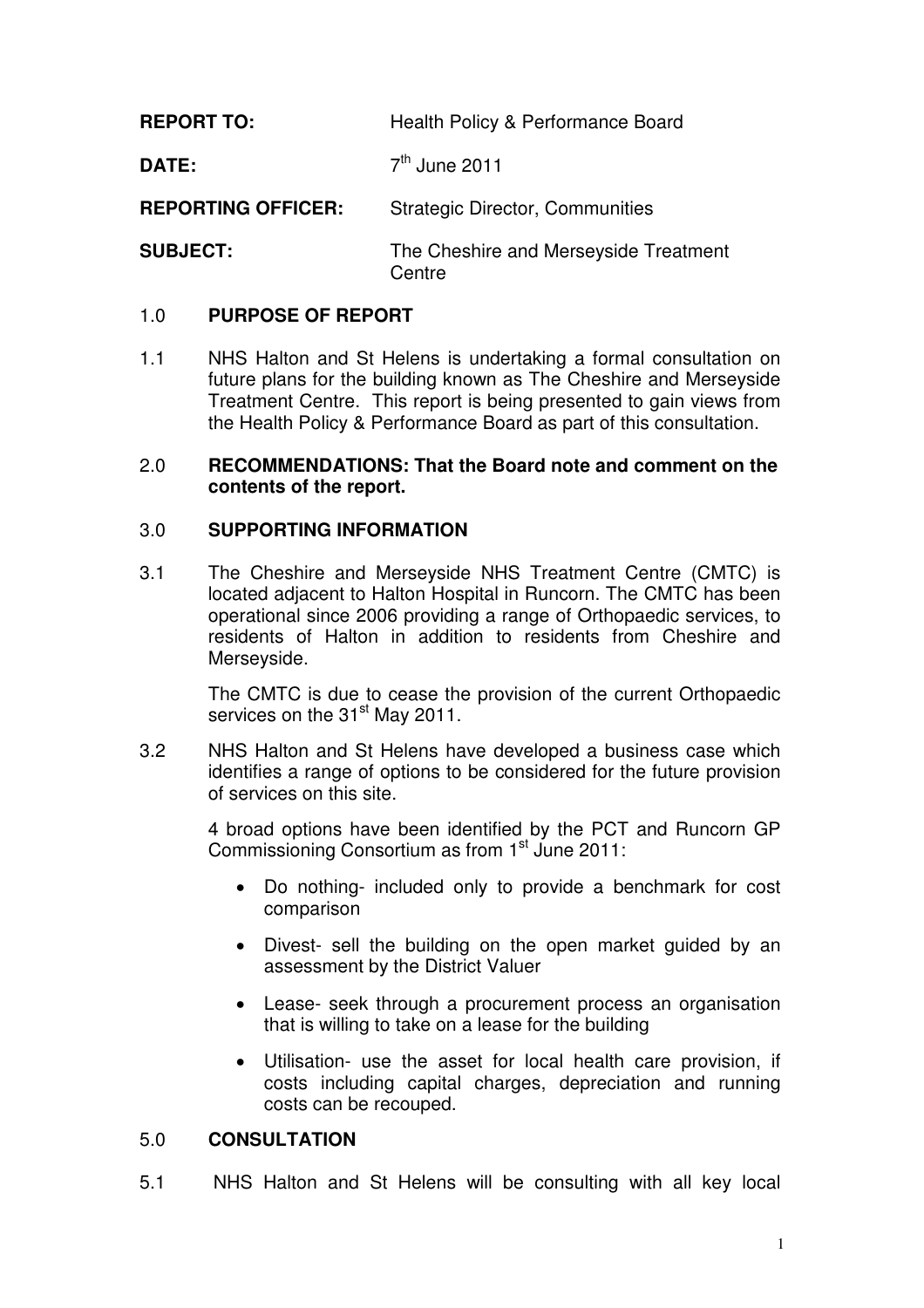stakeholders in relation to these proposed plans.

The consultation period runs from 6<sup>th</sup> May 2011 to 29<sup>th</sup> July 2011.

# 6.0 **POLICY IMPLICATIONS**

Identified within the attached Business Case

### 7.0 **FINANCIAL/RESOURCE IMPLICATIONS**

7.1 Identified within the attached Business Case – should Option D4 be supported the proposal could include the location of some Council staff on the Second floor. Some resources may be required to facilitate this move.

## 8.0 **IMPLICATIONS FOR THE COUNCIL'S PRIORITIES**

### 8.1 **Children & Young People in Halton**

None identified.

## 8.2 **Employment, Learning & Skills in Halton**

None identified.

#### 8.3 **A Healthy Halton**

The proposed developments could provide Halton residents with a good balance of urgent care centre, primary care, intermediate care services and surgery, with a "community hospital" feel.

### 8.4 **A Safer Halton**

None identified.

### 8.5 **Halton's Urban Renewal**

None identified.

## 9.0 **RISK ANALYSIS**

9.1 Identified within the attached Business Case

## 10.0 **EQUALITY AND DIVERSITY ISSUES**

10.1 Identified within the attached Business Case

### **11.0 LIST OF BACKGROUND PAPERS UNDER SECTION 100D OF THE LOCAL GOVERNMENT ACT 1972**

| <b>DOCUMENT</b> | <b>PLACE OF INSPECTION</b> | <b>CONTACT</b> |
|-----------------|----------------------------|----------------|
|                 |                            |                |